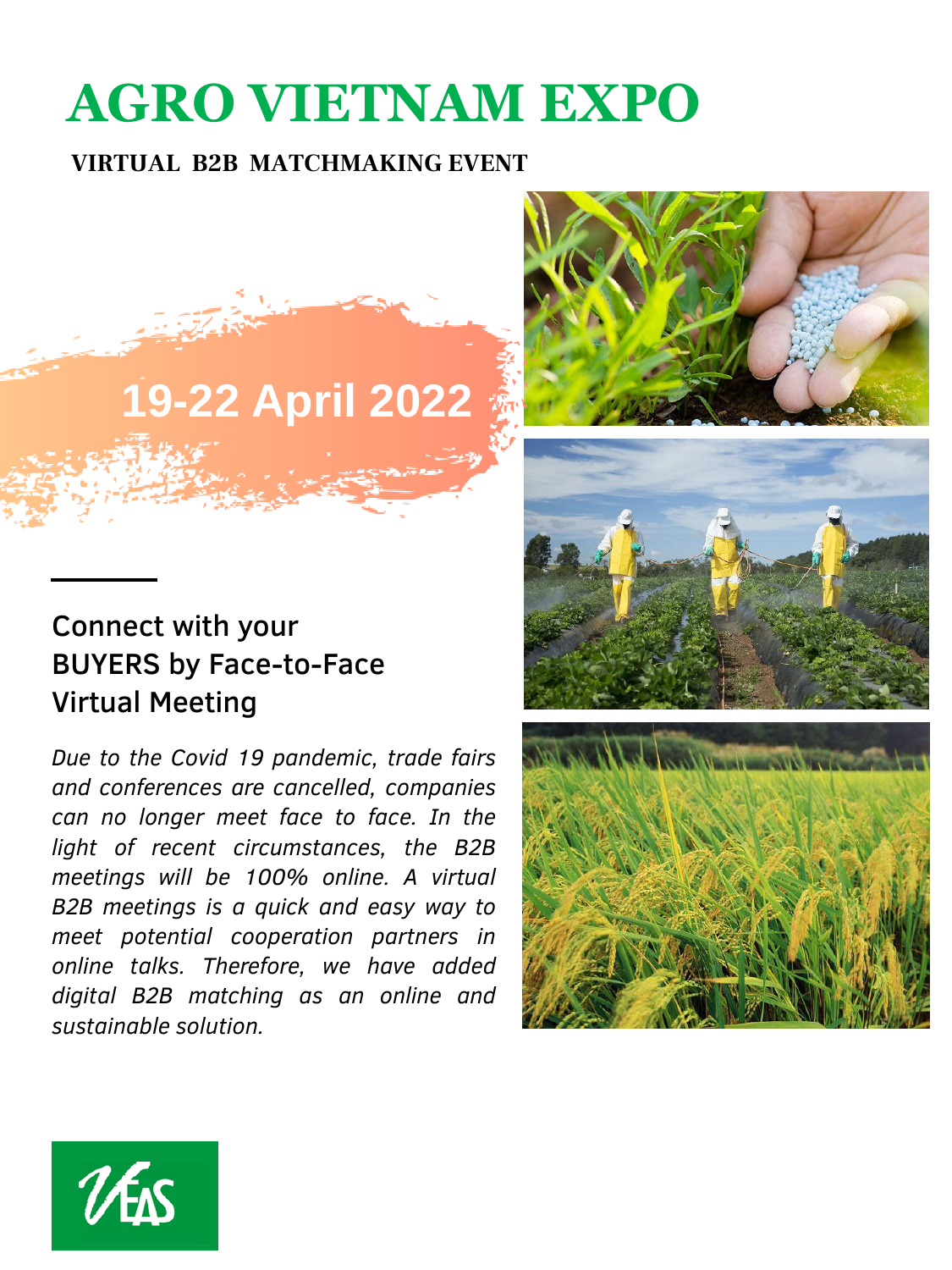## WHY VIETNAM?

Vietnam is an agricultural nation with Agricultural land in Viet Nam is 27.3 million ha, of which 42.2% is for agricultural production land. The average 2.84% growth rate of agriculture and average 14.5% contribution to GDP in the past 3 years (2018-2020) was done by the labor force of 25% of total labor in in Viet Nam [\(www.chinhphu.vn](http://www.chinhphu.vn/) 2021)

Viet Nam is divided into 7 agricultural ecological areas from the north to the south. Crop production is spreading along the country at different scale from region to region. There comes together with demand for fertilizers and plant protection chemicals.

Over the past 3 years, the number of mineral and organic fertilizers registered has increased tremendously at  $>500\%$  for organic fertilizer and  $\sim$  50% for mineral fertilizer (August 2021). The average use in Mekong river Delta is found higher than the average in the whole country.

A research showed that there is a parallel development of rice production in Viet Nam and the use of active ingredients and trade names of pesticides in the last 30 years. This is also shown by the increasing cost of agro-chemicals in rice production. Out of 48.9% of agro-chemical cost in the total rice production cost, of which around 40% is spent on pesticides and 56% is on fertilizers.

Agro-chemical import is very high (99-100%), national production capacity is limited. Pesticides chemicals are mostly imported (99% chemicals and 100% pesticides). The imported amount is enormous up to 70k to 100k tons. Most products are imported from China, around 70%.

...

### **AGROCHEMICAL VIETNAM EXPO**

VIRTUAL B2B MATCHMAKING EVENT

**LUTION for** 

**industry**

**Agrochemical**

### Who should join?

International suppliers from all sectors of the agrochemical industry, including:

Agrochemicals -Pesticides, Herbicides, Fungicides, Plant growing regulator, -Bio-pesticides, New fertilizer, etc. Technical, Formulation, Raw material, Intermediates, Adjuvant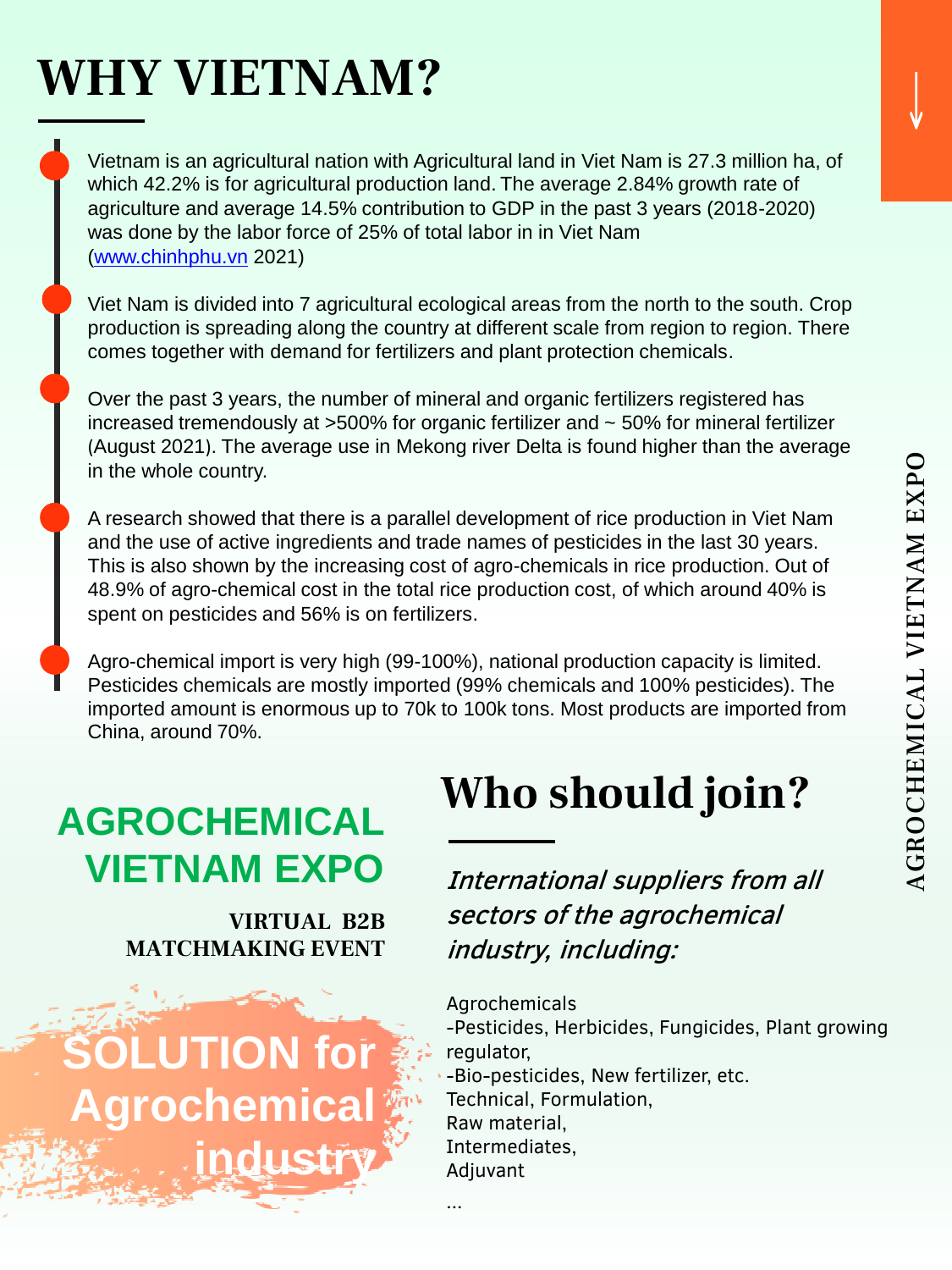## HOW DOES IT WORK

We will schedule matching appointments using Zoom video-conferencing



#### OUR approaching steps To Successful Engagement

Identification and profiling of interested buyers Warming up of leads Match suppliers and buyers based on their interest Email Blastings, Direct phone call Meet your potential partners virtually according to the prearranged schedule Organization of matching meetings Marketing, event promotion

### Who Do you Get Matched Up With?

A wide range of key decision-makers, influencers and buyers in the Agrochemical industry including:

Agrochemical Wholesalers, Retailers & Distributors. Chemical Products Importers and Exporters Mass Agrochemical Product Users Mass Agrochemical Technology Users New Agriculture Product and Technology Applied Organizations Farmers, Agriculturists and Agronomists Entrepreneurs, Farm Contractors